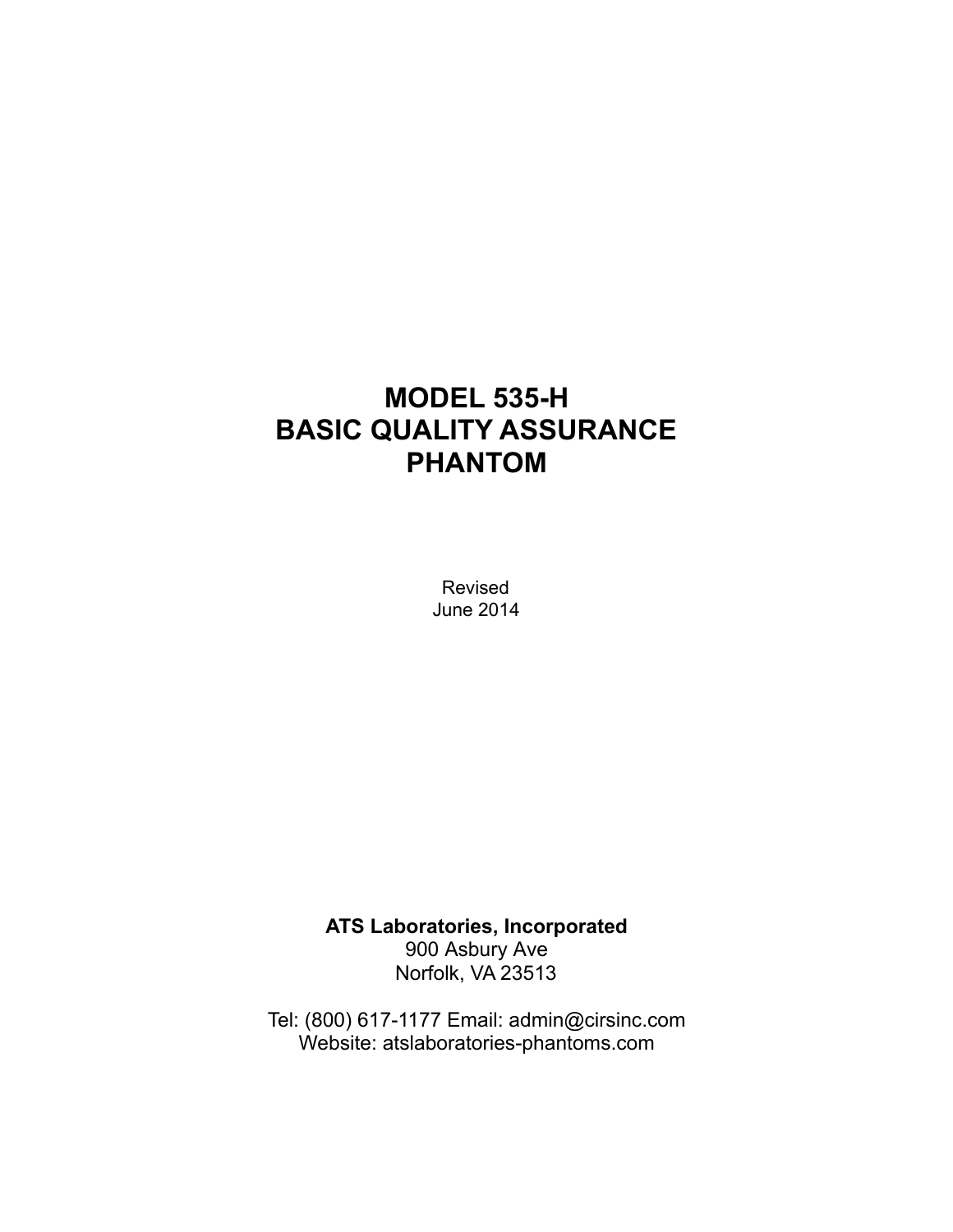# **TABLE OF CONTENTS**

| <b>Section</b>                                | Page           |
|-----------------------------------------------|----------------|
| Introduction                                  | 3              |
| <b>Product Description</b>                    | 3              |
| <b>Tests Performed</b>                        | 3              |
| Specifications                                | $\overline{4}$ |
| Model 535-H Target Diagram                    | 5              |
| Dead Zone                                     | 6              |
| <b>Vertical Measurement Calibration</b>       | 6              |
| <b>Horizontal Measurement Calibration</b>     | $\overline{7}$ |
| <b>Axial and Lateral Resolution</b>           | 8              |
| <b>Focal Zone</b>                             | 8              |
| Sensitivity (Maximum Depth of Penetration)    | 9              |
| Functional Resolution, Definition and Fill-in | 10             |
| Care and Handling of Rubber Based Phantoms    | 11             |
| Warranty                                      | 11             |
| Sample Ultrasound Performance Record          |                |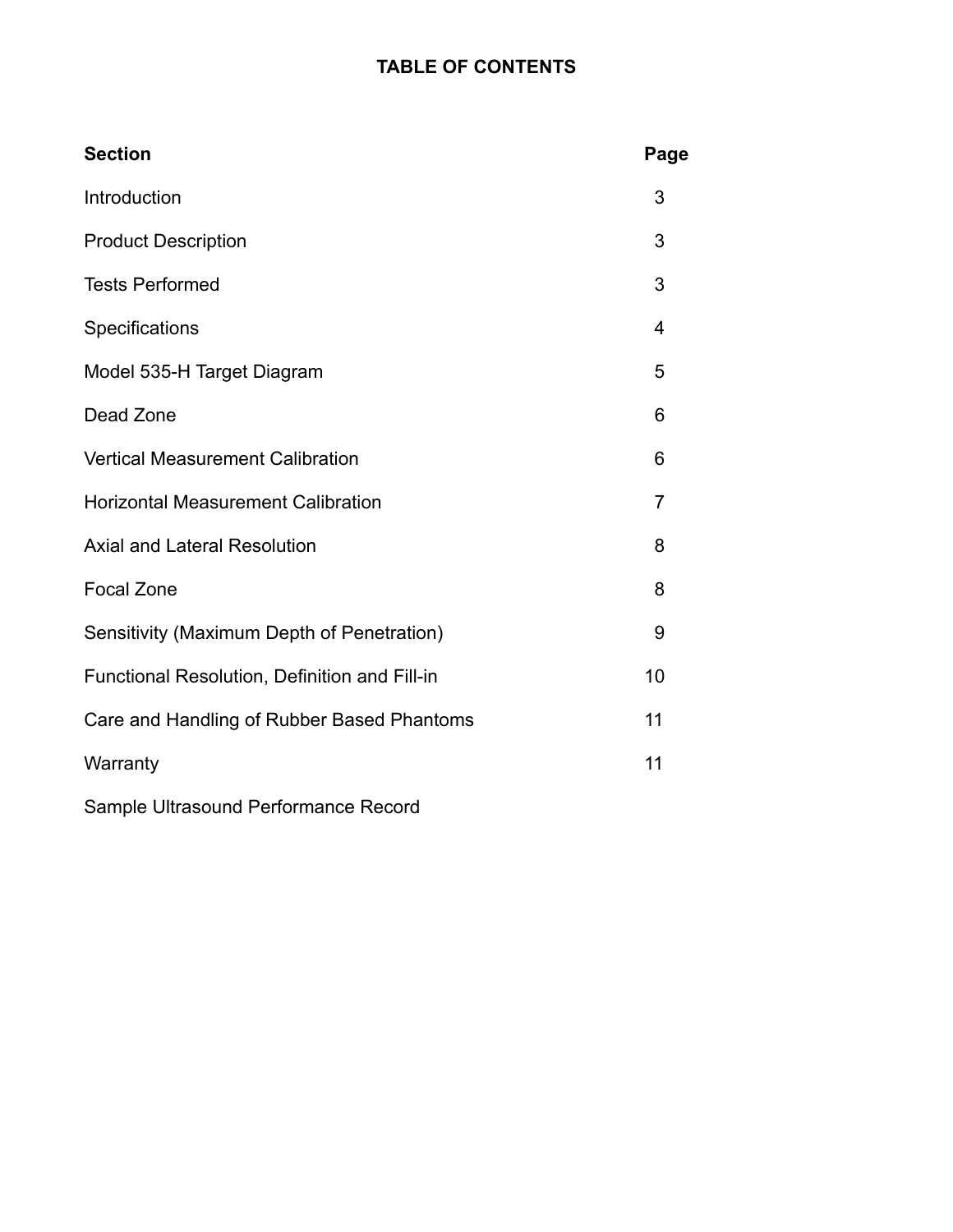# **INTRODUCTION**

Quality assurance tissue-mimicking phantoms are used to evaluate the accuracy and performance of ultrasound imaging systems. The phantoms mimic the acoustic properties of human tissue and provide test structures within the simulated environment. They are essential to detect the performance changes that occur through normal aging and deterioration of system components. Routine equipment performance monitoring can reduce the number of repeat examinations, the duration of examinations and maintenance time.

This phantom is constructed of a new rubber-based tissue-mimicking material developed by ATS Laboratories. This material extends the useful life of the phantom by avoiding problems due to melting, freezing, dehydration and breakage from dropping which are common with hydrogel (water-based) phantoms. By eliminating these problems, the durability, quality and reliability of this product is guaranteed for three years.

The acoustic properties of all biologic and non-biologic materials are affected by temperature variations. Most diagnostic imaging systems and tissue-mimicking phantoms are calibrated at room temperature, commonly referred to as 23°C. To ensure measurement accuracy ATS incorporates a thermometer strip affixed to the outside surface of the phantom housing.

The sound velocity of most diagnostic imaging systems is calibrated to 1,540 meters per second (mps), the assumed average velocity of sound through human soft tissue. The rubber-based tissue-mimicking material has a sound velocity of 1450 mps at 0.5dB/cm/Mhz at room temperature (23°C). The line targets and anechoic target structures have been physically positioned to compensate for the differences in the speed of sound, assuring accuracy of measurements.

# **PRODUCT DESCRIPTION**

The Model 535-H rubber-based, tissue-mimicking (TM) phantom is designed to fulfill the basic testing requirements of a Quality Assurance Program.

The phantom is designed with a combination of monofilament line targets and six tissue mimicking cylindrical targets of varying sizes. The monofilament line targets have a diameter of 0.12 mm, to optimize the displayed image at frequencies ranging from 2.25 to 7.5 MHz. Four groups of line targets are provided to evaluate the vertical and horizontal calibration measurements, axial-lateral resolution and the dead zone.

# **TESTS PERFORMED**

- · Dead Zone or Transducer Ring-Down
- · Vertical Measurement Calibration
- · Horizontal Measurement Calibration
- Focal Zone
- **Sensitivity**
- Axial & Lateral Resolution
- · Functional Resolution, Definition and Fill-In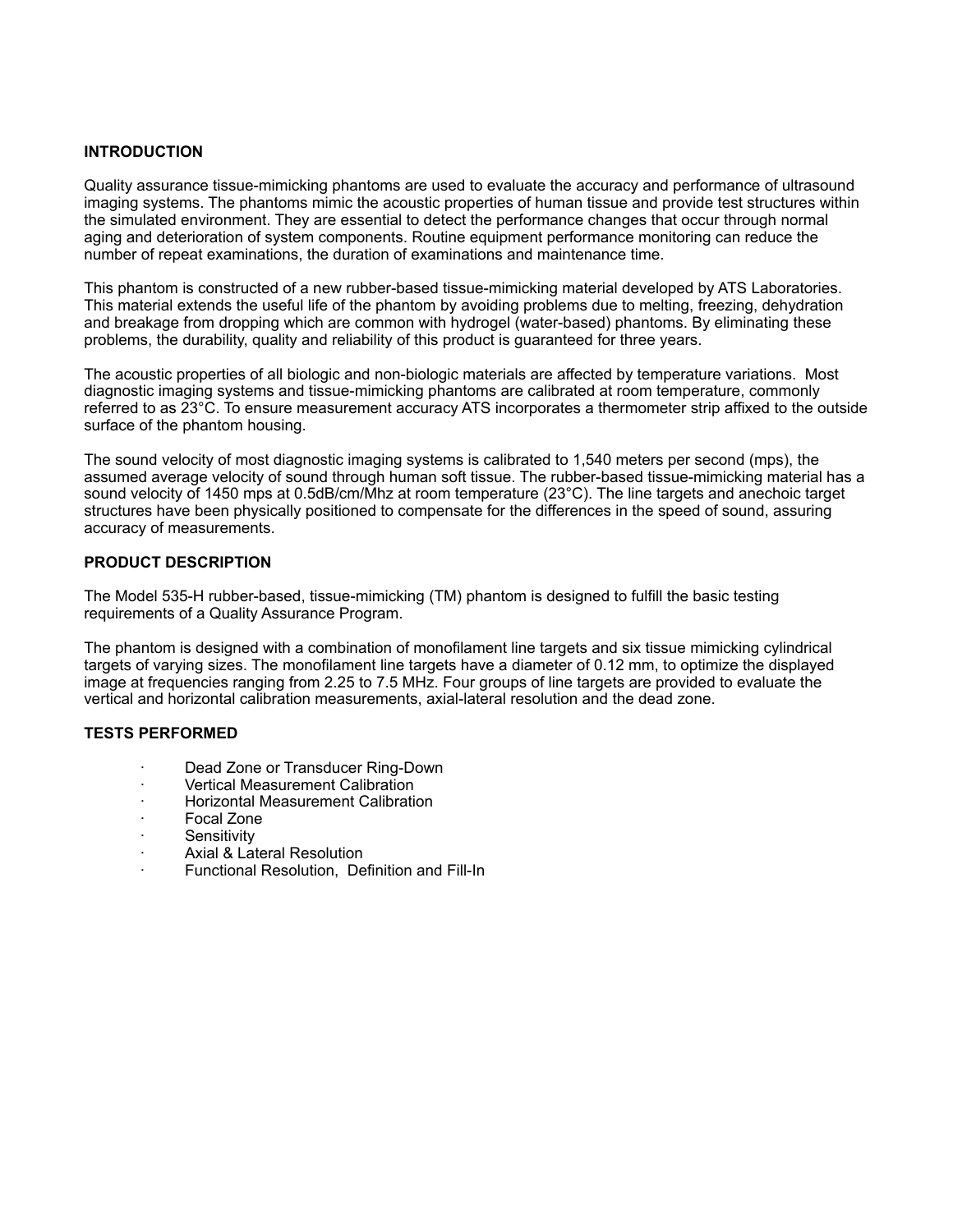Scan Surface 1



Scan Surface 3

Scan Surface 4 Scan Surface 4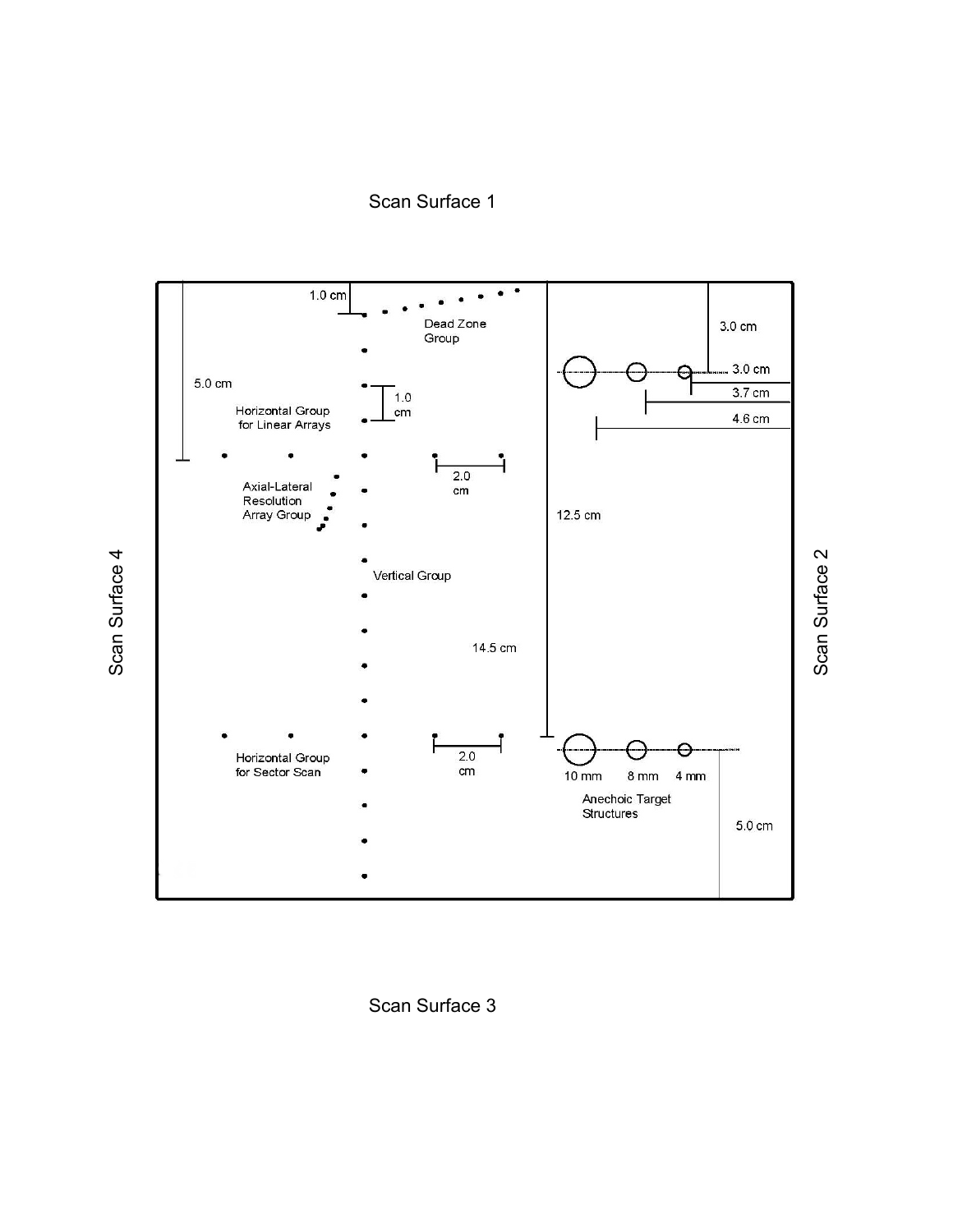# **SPECIFICATIONS**

#### **GENERAL**

Overall Dimensions: 23.4 x 209 x 9.5 cm\* Weight: 3.1 Kg\* Housing Material: The PVC PVC POST PVC PVC POST POST OF THE POST OF THE POST OF THE POST OF THE POST OF THE PO<br>
POST OF THE POST OF THE POST OF THE POST OF THE POST OF THE POST OF THE POST OF THE POST OF THE POST OF THE P Wall Thickness: Scan Surfaces:  $\begin{array}{ccc} 4 & 4 \\ 2 & 17.5 \times \text{cm}^* \end{array}$ Scan Surface Dimensions:

# **TISSUE MIMICKING MATERIAL**

Freezing Point: Melting Point: Attenuation Coefficient: Speed of Sound:

# **LINE TARGETS**

# **Vertical Group:**

Number of Targets: 17<br>
Interval Spacing: 17<br>
17<br>
17 Interval Spacing: Depth: 1 - 17 cm

# **Horizontal Group:**

Number of Targets: 10 Number of Groups: 2<br>
Interval Spacing: 2 and 2 and 2 cm Interval Spacing: 5 cm from Scanning Surface #3 **Dead Zone Group:** Number of Targets: 9 Lateral Displacement: 5 mm Interval Spacing:<br>Depth:

# **Axial-Lateral Resolution Group:**

Number of Targets: 6 Lateral Displacement: 1.0 mm<br>
Interval Spacing: 1.0 mm<br>
1.0 mm<br>
5.4, 3, 2, 1 mm Interval Spacing: Axial Depths: 5.5 & 11 cm Lateral Depths: 4.5 & 16.5 cm

# **ANECHOIC TARGET STRUCTURES**

Number of Targets: 6 Diameters:  $\frac{3}{4}$ , 8, 10 mm Interval Spacing 1.0 cm Depth: 3, 5, 13 cm

# **WARRANTY:** Lifetime

\*Nominal dimensions

19 x 8 cm\* Urethane rubber<br> $< -40^{\circ}$ C > 100°C 0.5 dB/cm/MHz (measured at 3.5 MHz) 1450 mps at 23° Material: Material: Monofilament Nylon Diameter: 0.12 mm Depth: 5 cm from Scanning Surface #1  $2 - 10$  mm Type: Non-echogenic, cylindrical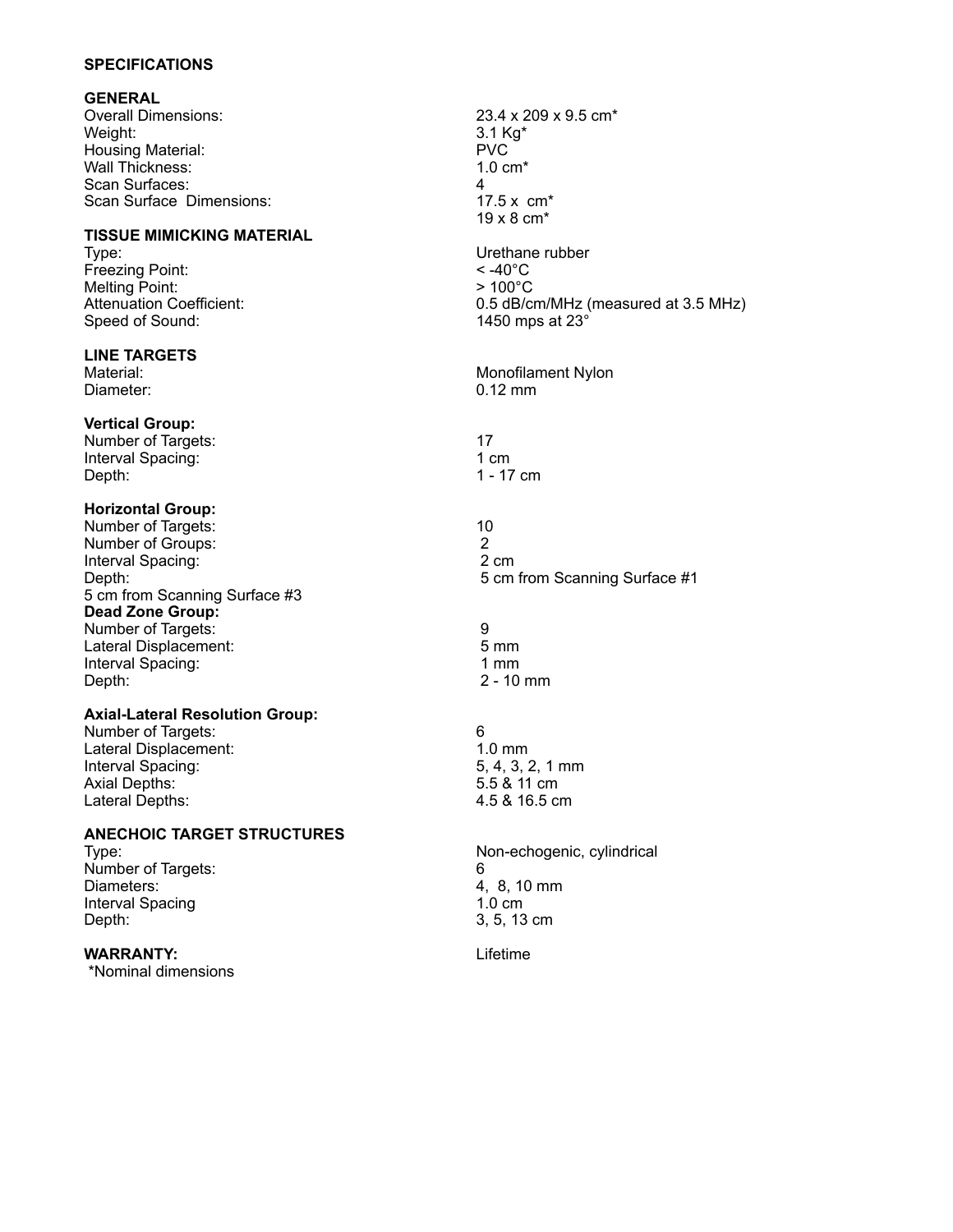# **Description and Reason For Testing**

The dead zone is the distance from the front face of the transducer to the first identifiable echo at the phantom/patient interface. In the region of the dead zone no clinical data can be collected. The dead zone occurs because an imaging system cannot send and receive data at the same time. The depth of the dead zone depends upon the frequency and performance of the transducer and the pulsing/receiving section of the system.

# **Testing Procedure**

- 1. Place the phantom on a clean, flat surface with scanning surface #1 positioned for use.
- 2. Apply an adequate amount of low viscosity gel or water to the scan surface.
- 3. Adjust the instrument settings (TGC, output, etc.) to establish baseline values for "normal" liver scanning. If the bottom of the phantom is visualized, adjust the gain settings until the image goes entirely black. Record these settings on the quality assurance record. These setting should be used for subsequent testing.
- 4. Scan the phantom until the dead zone target group is clearly displayed. Freeze this image.
- 5. This group is composed of 9 line targets. The first target is positioned 2 mm below the scan surface. Subsequent targets are spaced 1 mm apart, to a depth of 10 mm.
- 6. Using the electronic calipers, measure the distance between the first target imaged and the echo produced by the scan surface. The resulting value will be the depth of the dead zone.
- 7. Document the depth measurement on the quality assurance record.

# **Results**

If the depth of the dead zone is greater than 10.0 mm, corrective action should be considered by the individual Ultrasound Department.

# **VERTICAL MEASUREMENT CALIBRATION**

# **Description and Reason For Testing**

Vertical distance measurements are obtained along the axis of the sound beam. Proper diagnosis is dependent upon accurate representation of the size, depth and volume of structures being examined. Most imaging systems use depth markers and/or electronic calipers to obtain these measurements. The vertical line targets are scanned and a distance measurement obtained. The resulting measurement is then compared to the known distance between the line targets in the phantom. The accuracy of vertical distance measurements is dependent upon the integrity of the timing circuitry of the imaging system.

# **Testing Procedure**

- 1. Place the phantom on a clean, flat surface with scanning surface #1 positioned for use.
- 2. Apply an adequate amount of low viscosity gel or water to the scan surface. If water is used, fill the scanning well slowly to avoid introduction of air bubbles.
- 3. Adjust the instrument settings (TGC, output, etc.) to establish baseline values for "normal" liver scanning. If the bottom of the phantom is seen, adjust the gain settings until the image goes entirely black. Record these settings on the quality assurance record. These setting should be used for subsequent testing.
- 4. Position the transducer over the vertical group of line targets until a clear image is obtained. Freeze the display.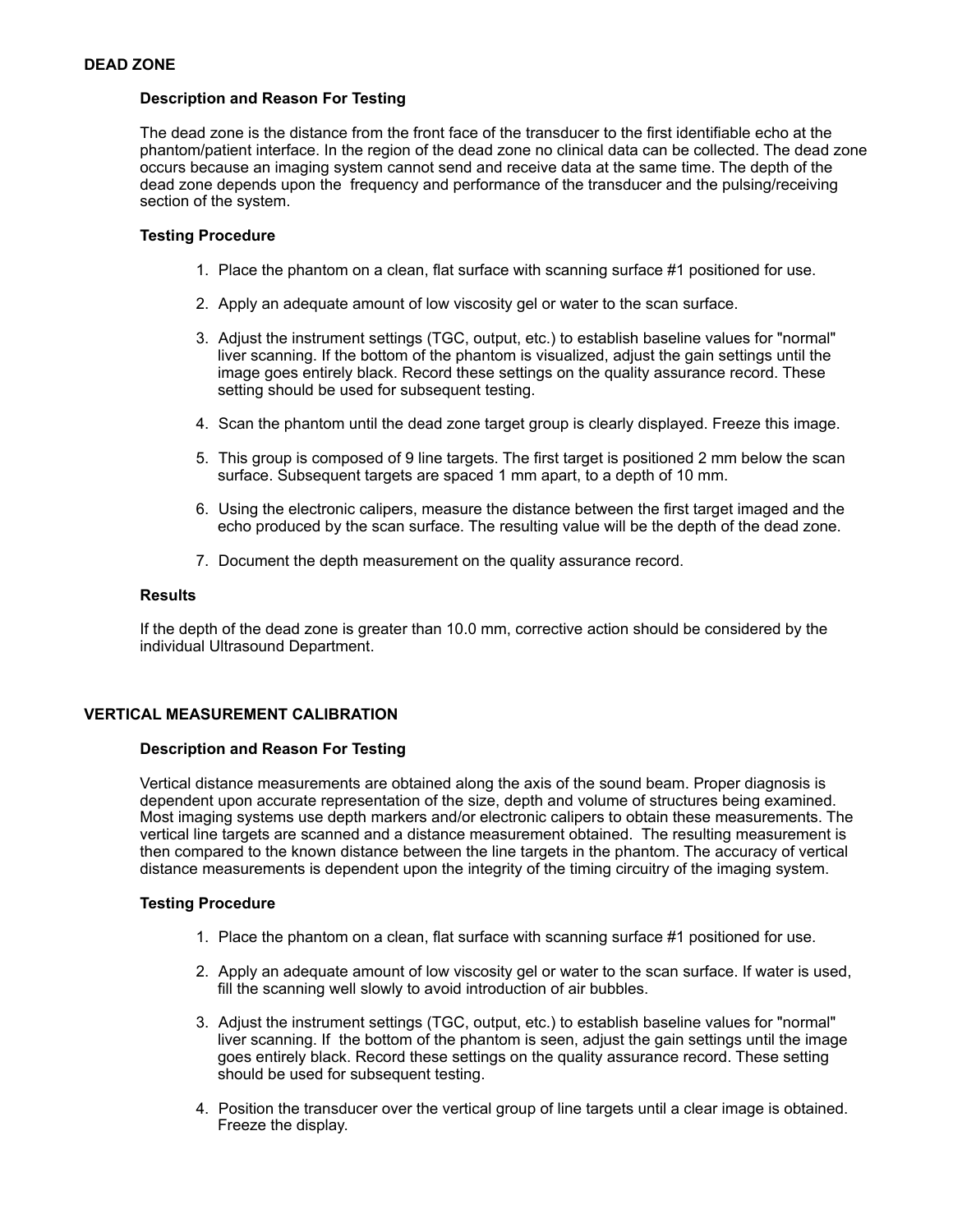- 5. Using the electronic calipers or the timing markers measure the greatest distance that can be clearly imaged between line targets.
- 6. Document the measurement obtained on the quality assurance record.

# **Results**

Vertical Spacing: 1.0 cm center to center  $\pm$  0.1 mm

If a discrepancy occurs which is greater than 1.0 mm, corrective action should be considered by the individual Ultrasound Department.

# **HORIZONTAL MEASUREMENT CALIBRATION**

# **Description and Reason For Testing**

Horizontal distance measurements are obtained perpendicular to the axis of the sound beam. Proper diagnosis is dependent upon the accurate representation of the size and volume of a structure being examined. Most imaging systems use distance markers and/or electronic calipers to obtain these measurements. The phantom is scanned and a distance measurement obtained. The resulting measurement is then compared to the known distance in the phantom. The accuracy of the horizontal distance measurements is dependent upon the integrity of the transducer, the output intensity and the resolution of the imaging system.

# **Testing Procedure**

Note: The Model 535-H Basic QA phantom provides two scanning surfaces used to evaluate horizontal measurement calibration. Linear array scanning systems should use #1 scanning surfaces. Sector scanning systems should use #3 scanning surfaces.

- 1. Place the phantom on a clean, flat surface.
- 2. Apply an adequate amount of low viscosity gel or water to the scan surface. If water is used, fill the scanning well slowly to avoid introduction of air bubbles.
- 3. Adjust the instrument settings (TGC, output, etc.) to establish baseline values for "normal" liver scanning. If the bottom of the phantom is seen, adjust the gain settings until the image goes entirely black. Record these settings on the quality assurance record. These settings should be used for subsequent testing.
- 4. Position the transducer over the horizontal group of line targets until a clear image is obtained. Freeze the image.
- 5. Using the electronic calipers or the timing markers measure the greatest distance that can be clearly imaged between line targets displayed.
- 6. Note: Some sector scanners have distance markers on the outside edges of the sector image with no other indicators available. Hand-held calipers must be used for distance measurements within the image on the monitor.
- 7. Document all of the measurements on the quality assurance record.

# **Results**

| Interval Spacing: | $2 \text{ cm} \pm 1 \text{ mm}$    |
|-------------------|------------------------------------|
| Depths:           | 5 cm $\pm$ .1 mm (Scan surface #1) |
|                   | 5 cm $\pm$ .1 mm (Scan surface #3) |

If a discrepancy occurs which is greater than 2 mm, corrective action should be considered by the individual Ultrasound Department.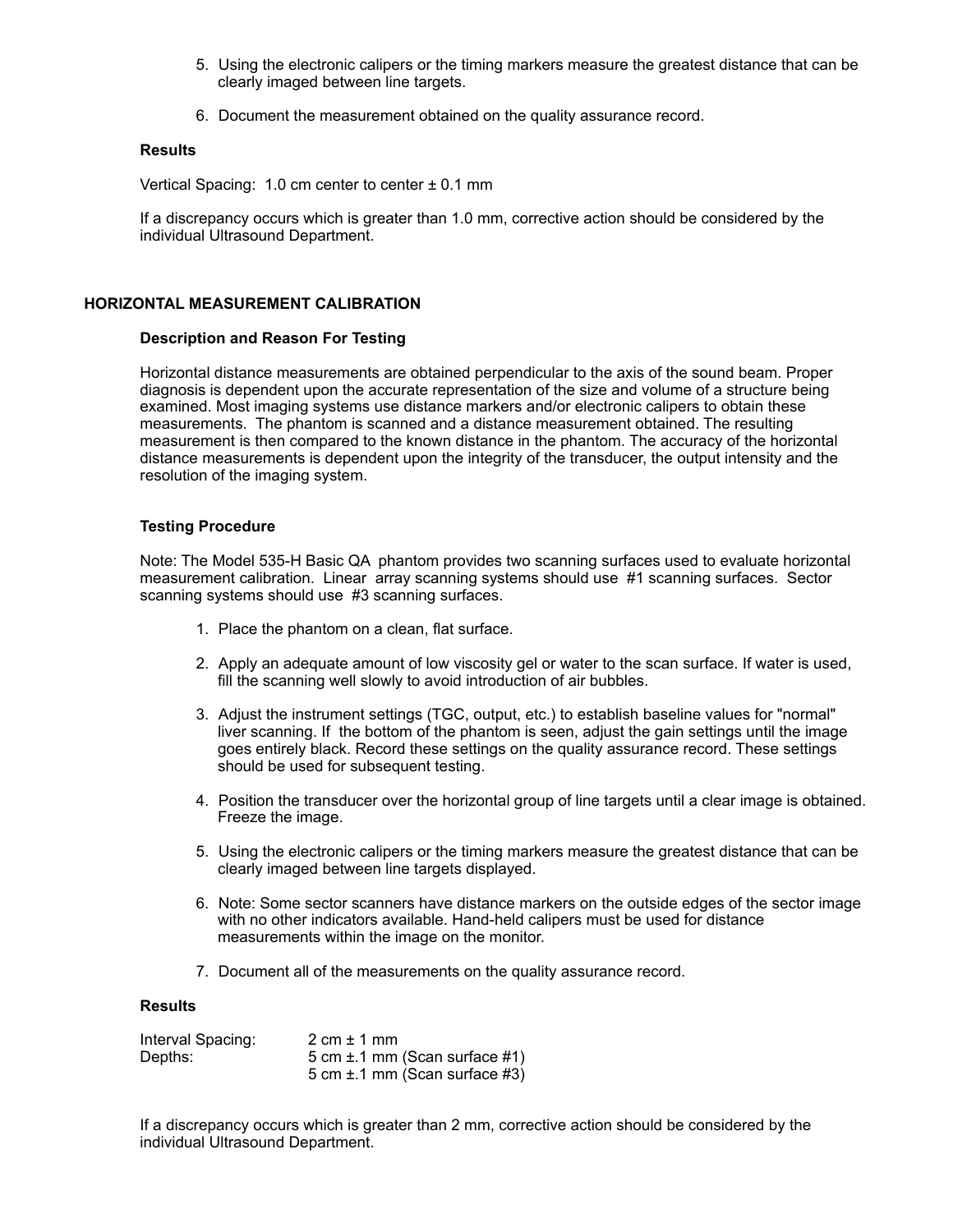# **AXIAL AND LATERAL RESOLUTION**

# **Description and Reason For Testing**

Resolution is the minimum reflector separation between two closely spaced objects which can be imaged separately. If a system has poor resolution capabilities, small structures lying close to each other will appear as one image, causing improper interpretation of the ultrasound findings.

Resolution along the axis of the sound beam is referred to as Axial Resolution. Axial Resolution is affected by the pulsing section of the imaging system and the condition of the transducer.

Resolution perpendicular to the axis of the sound beam is termed Lateral Resolution. Lateral Resolution is dependent upon the beam width, increased beam width will reduce the Lateral Resolution.

# **Testing Procedure**

In the Model 535-H scan surface #1 and #3 are used to evaluate axial resolution at depths of 5.5 and 11 cm. To evaluate lateral resolution, scan surfaces #2 and #4 are used, at depths of 4.5 and 16.5 cm.

The interval spacing of the line targets are 5, 4, 3, 3, and 1 mm. Each target is spaced 1 mm laterally to avoid over shadowing of the adjacent targets.

- 1. Place the phantom on a clean, flat surface with scanning surface #1 positioned for use.
- 2. Apply an adequate amount of low viscosity gel or water to the scan surface. If water is used, fill the scanning well slowly to avoid introduction of air bubbles.
- 3. Adjust the instrument settings (TGC, output, etc.) to establish baseline values for "normal" liver scanning. If the bottom of the phantom is seen, adjust the gain settings until image goes entirely black. Record these settings on the quality assurance record. These settings should be used for subsequent testing.
- 4. Position the transducer over the axial resolution group of line targets on the phantom until a clear image is obtained. Freeze this image.
- 5. Examine the image to determine if all of the line targets within the group are clearly displayed as separate target points. Record the closest spaced target points which can be imaged (refer to specification drawing). Obtain a hard copy of the display.
- 6. Document all observations made on the quality assurance record.
- 7. Position the phantom with scan surface #3 ready for use. Repeat steps 2-5.
- 8. Repeat steps 1-6 for scan surfaces #2 and #4 to obtain measurements of the lateral resolution.

#### **Results**

The system's ability to resolve the array targets at all four depths should remain consistent from week to week when using the same instrument settings and the Model 535-H phantom. Compare the test results obtained with a baseline or previous test. If the current image demonstrates changes in the system's ability to resolve these targets, corrective action should be considered.

# **FOCAL ZONE**

#### **Description and Reason For Testing**

The focal zone is the region surrounding the focal point in which the intensity and the lateral resolution is the greatest. Clinically, structures examined within the focal zone will provide the best diagnostic information obtainable. The focal zone can be affected by changes in the pulsing/receiving section of the imaging system or damage to the transducer.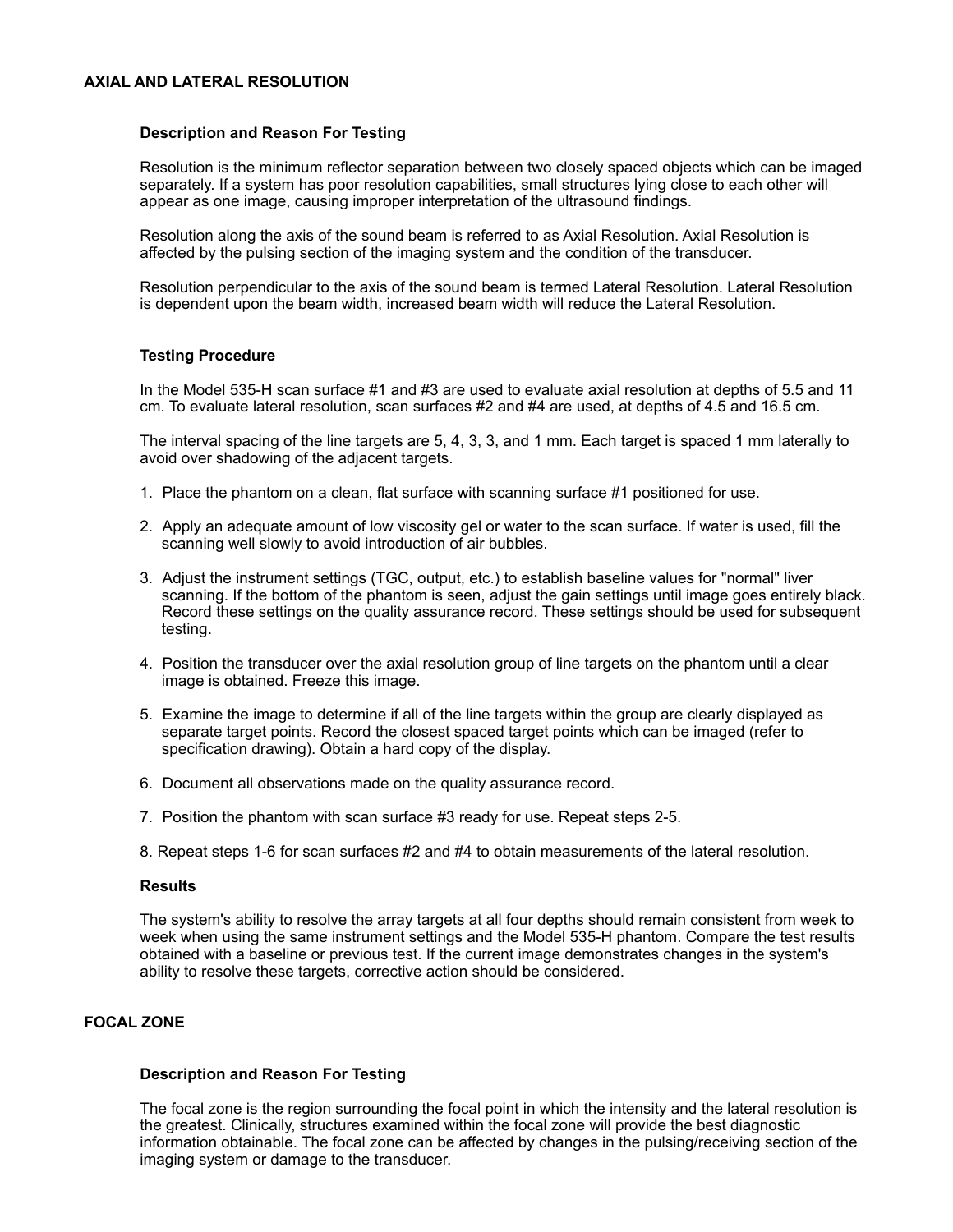# **Testing Procedure**

- 1. Place the phantom on a clean, flat surface with #1 scanning surface positioned for use.
- 2. Apply an adequate amount of low viscosity gel or water to the scan surface. If water is used, fill the scanning well slowly to avoid introduction of air bubbles.
- 3. Adjust the instrument settings (TGC, output, etc.) to establish baseline values for "normal" liver scanning. If the bottom of the phantom is seen, adjust the gain settings until image goes entirely black. Record these settings on the quality assurance record. These settings should be used for subsequent testing.
- 4. Position the transducer over the vertical group of line targets on the phantom, until a clear image is obtained. Freeze the display and obtain a hard copy.

NOTE: A line rather than a dot is produced on the display. The length of the line is indicative of the width of the beam. Therefore, targets inside the focal zone form a shorter line than those outside of the focal zone. Adjustments in the gain settings will change the length of the line targets displayed.

- 5. For a variable focused transducer, scans with several different focal zone settings should be performed. Dynamically focused transducers may not display changes in the width of the line targets. However a change in the intensity can be observed upon adjustment of the transmitting focus of the transducer.
- 6. Using the hard copy, draw a line connecting the ends of the echoes received from the line targets (both sides), the line should form a smooth curve. This will illustrate the shape of the sound beam. Now locate the narrowest portion, this is the focal zone. Measure the width of the beam and the depth at this point.
- 7. Document the depth of the focal zone and the measurement of the focal width on the quality assurance record.

# **Results**

The location of the focal zone should agree with the manufacturer's specifications and should not change with time. This applies to both fixed and dynamically focused systems. If changes occur corrective action should be considered.

# **SENSITIVITY (MAXIMUM DEPTH OF PENETRATION)**

# **Description and Reason For Testing**

The ability of an imaging system to detect and display weak echoes from small objects located at specified depths (penetration) is referred to as sensitivity. Clinically, weak reflecting echoes are commonly produced from internal structures of organs. Definition of these structures can be extremely important in the interpretation of the ultrasound findings. Sensitivity can be affected by the pulser/receiver section of the system, the degree of focusing of the transducer, attenuation of the medium, depth and shape (geometry) of the reflecting object, and electromagnetic interference from the local surroundings.

# **Testing Procedure**

The Model 535-H is provided with two sets of anechoic target structures, at two depths from scan surface #1. The ability to use all four scanning surfaces allows measurements to be obtained at 6 depths.

- 1. Place the phantom on a clean, flat surface with #1 scanning surface positioned for use.
- 2. Apply an adequate amount of low viscosity gel or water to the scan surface. If water is used, fill the scanning well slowly to avoid introduction of air bubbles.
- 3. Adjust the instrument settings (TGC, output, etc.) to establish baseline values for "normal" liver scanning. If the bottom of the phantom is seen, adjust the gain settings until image goes entirely black.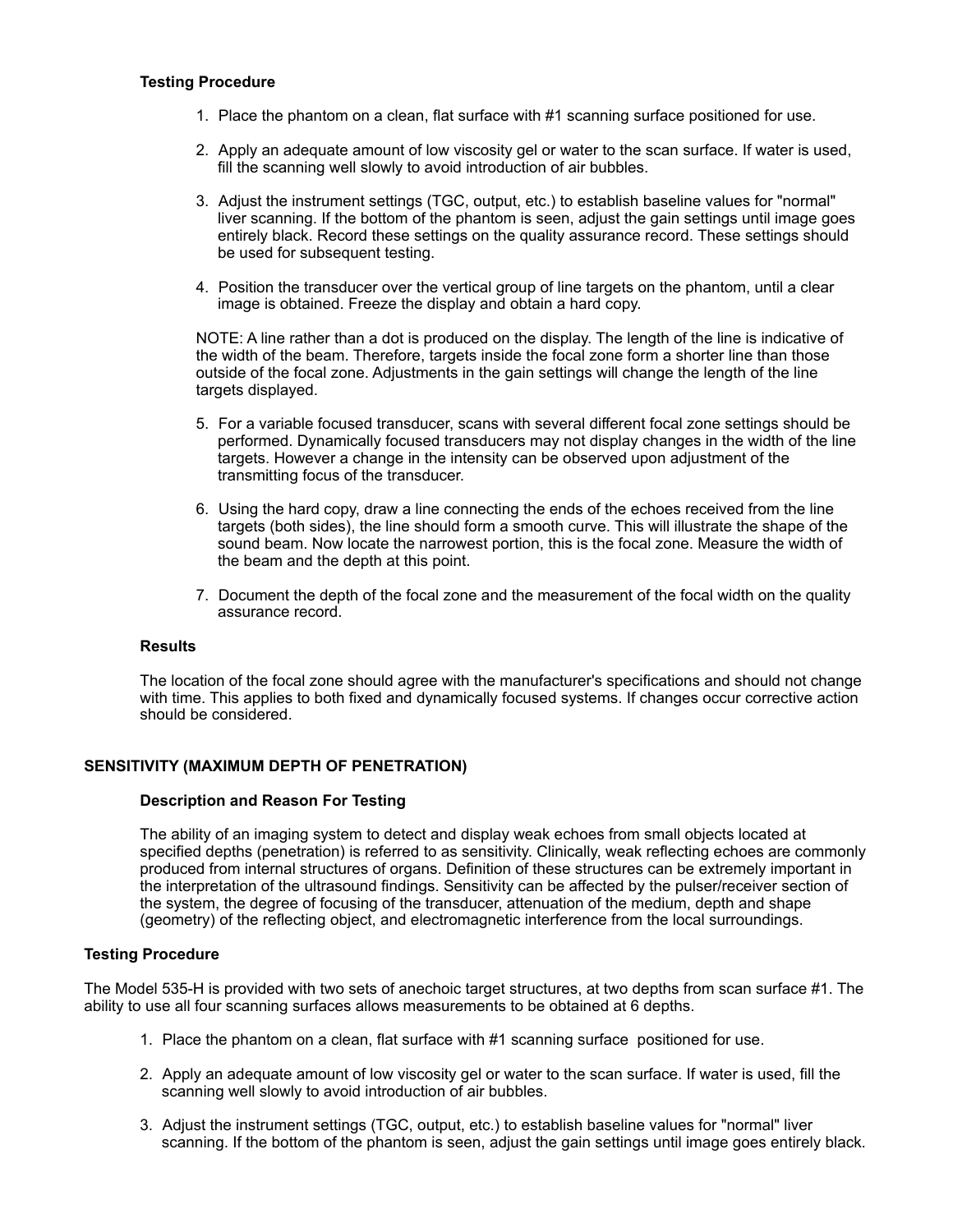Record these settings on the quality assurance record. These settings should be used for subsequent testing.

Note: In addition to the above, this test should also be performed with output levels set at the highest and lowest settings. This enables any changes in output to be more easily detected.

- 4. Position the transducer over the two 10 mm anechoic targets. This surface provides measurements at depths of 3 and 13 cm.
- 5. Freeze image and obtain a hard copy.

6. Repeat steps 1-5 for the remaining scan surfaces, to provide measurements at remaining scanning depths.

7. Examine the image to determine the last or deepest target structure displayed. Using the electronic calipers or the timing markers measure the depth of this target.

8. Document the depth measurement on the quality assurance record.

# **Results**

The depth of penetration should not shift by more than 1.0 cm, when using this phantom at same instrument settings and transducer. If a discrepancy occurs corrective action should be considered by the individual Ultrasound Department.

# **FUNCTIONAL RESOLUTION, DEFINITION AND FILL-IN**

# **Description and Reason For Testing**

Functional resolution is an imaging system's ability to detect and display the size, shape, and depth of an anechoic structure within the test phantom. In practice, the data obtained will give a direct indication of the minimum size structure the system is capable of resolving at a given depth.

Definition and Fill-in describes the imaging system's ability to detect and display the shape and echogenic characteristics of a structure. Clinically, a correct diagnosis is dependent upon the system's ability to differentiate between a cystic or solid structure versus echo patterns originating from the surrounding normal tissue.

# **Testing Procedure**

The Model 535-H is provided with two sets of anechoic target structures, at two depths from scan surface #1. The ability to use all four scanning surfaces allows measurements to be obtained at 6 depths.

- 1. Place the phantom on a clean, flat surface with scanning surface #1 positioned for use.
- 2. Apply an adequate amount of low viscosity gel or water to the scan surface. If water is used, fill the scanning well slowly to avoid introduction of air bubbles.
- 3. Adjust the instrument settings (TGC, output, etc.) to establish baseline values for "normal" liver scanning. If the bottom of the phantom is seen, adjust the gain settings until image goes entirely black. Record these settings on the quality assurance record. These settings should be used for subsequent testing.
- 4. Position the transducer over the anechoic circular target group on the phantom, until a clear image is obtained.
- 5. Freeze image and obtain a hard copy.
- 6. Repeat steps 1-5 with the remaining 3 scan surfaces.
- 7. Examine the images obtained to determine the smallest target visualized at the shortest and longest depths. Due to the configuration of the sound beam small targets in the near field may not be imaged.